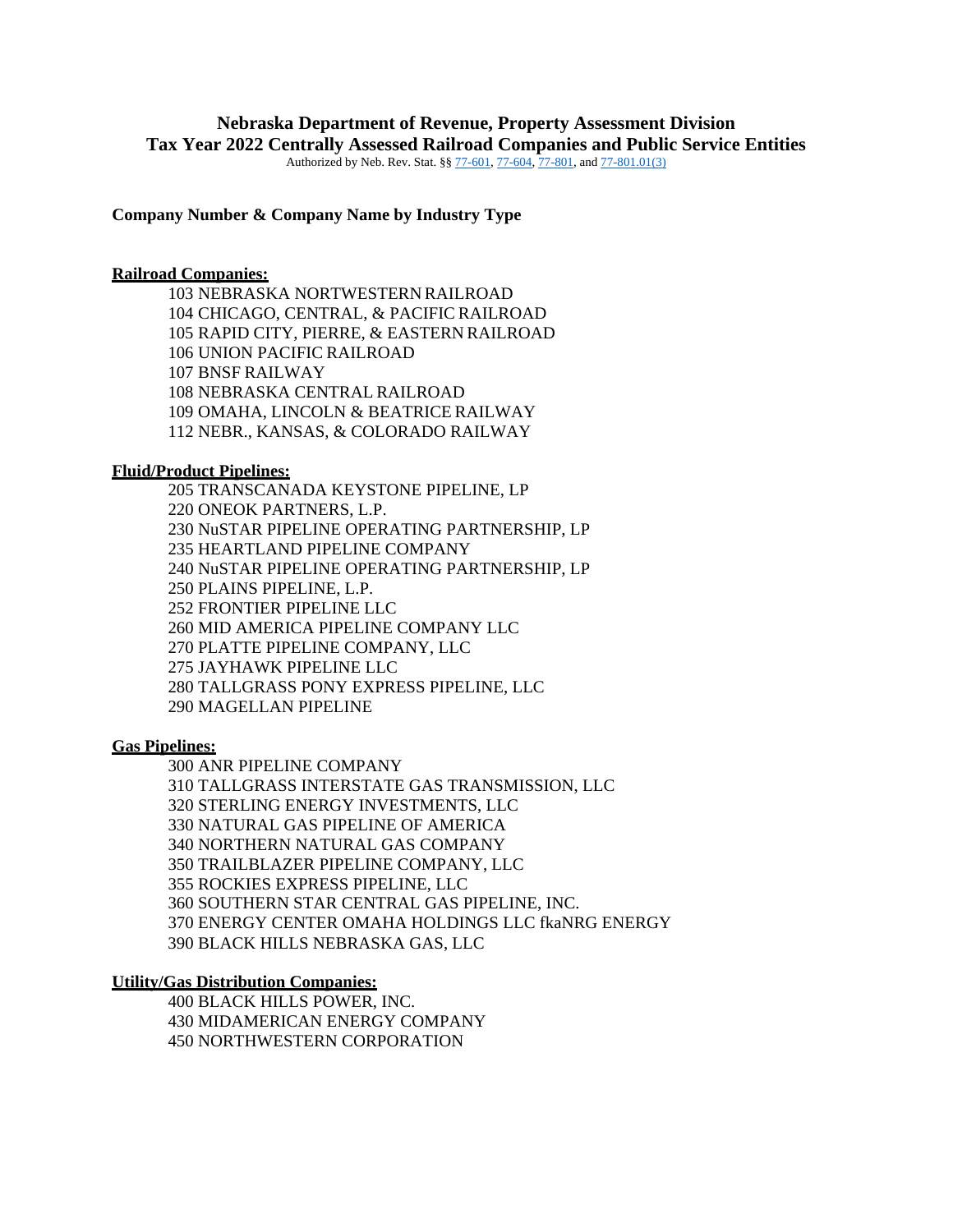#### **Nebraska Department of Revenue, Property Assessment Division Tax Year 2021 Centrally Assessed Railroad Companies and Public Service Entities** Authorized by Neb. Rev. Stat. §[§ 77-601,](https://nebraskalegislature.gov/laws/statutes.php?statute=77-601) [77-604,](https://nebraskalegislature.gov/laws/statutes.php?statute=77-604) [77-801,](https://nebraskalegislature.gov/laws/statutes.php?statute=77-801) an[d 77-801.01\(3\)](https://nebraskalegislature.gov/laws/statutes.php?statute=77-801.01)

**Company Number & Company Name by Industry Type**

#### **Small Telephone Companies:**

500 ARAPAHOE TELEPHONE COMPANY 503 ARLINGTON TELEPHONE COMPANY 506 BENKELMAN TELEPHONE CO., INC 509 THE BLAIR TELEPHONE COMPANY 512 CAMBRIDGE TELEPHONE CO 518 CONSOLIDATED TELCO INC. 519 CONSOLIDATED LONG-DISTANCE dba CONSOLIDATED CONNECT 520 CONSOLIDATED TELECOM INC. 521 CONSOLIDATED TELEPHONE COMPANY 524 COZAD TELEPHONE COMPANY 527 THE CURTIS TELEPHONE COMPANY 530 DALTON TELEPHONE COMPANY 533 DILLER TELEPHONE COMPANY 536 EASTERN NEBRASKA TELEPHONE COMPANY 538 ELSIE TELEPHONE COMPANY, INC. 540 GLENWOOD TELECOMMUNICATIONS, INC 542 HAMILTON TELEPHONE COMPANY 543 HAMILTON LONG DISTANCE COMPANY 545 HARTINGTON TELECOMMUNICATIONS CO., INC. 548 HARTMAN TELEPHONE EXCHANGES, INC. 557 HOOPER TELEPHONE COMPANY 560 K & M TELEPHONE COMPANY, INC. 563 GLENWOOD NETWORK SERVICES, INC. 566 THE NEBRASKA CENTRAL TELEPHONE CO 571 PBN, LLC 572 PIERCE TELEPHONE COMPANY, INC 575 PLAINVIEW TELEPHONE COMPANY 578 ROCK COUNTY TELEPHONE COMPANY 581 SOUTHEAST NEBRASKA COMMUNICATIONS, INC. 584 STANTON TELECOM, INC. 587 WAUNETA TELEPHONE COMPANY

#### **Large Telephone Companies:**

600 GREAT PLAINS COMMUNICATIONS 605 ALLO COMMUNICATIONS LLC 610 CITIZENS TELECOMMUNICATIONS COMPANY OF NEBRASKA 620 WINDSTREAM NEBRASKA, INC. 630 UNITED TELEPHONE CO OF THE WEST 640 QWEST CORPORATION 650 WINDSTREAM HOLDING OF THE MIDWEST, INC. dba CLEC OMAHA 655 WINDSTREAM HOLDING OF THE MIDWEST, INC. dba GI CLEC 660 COX NEBRASKA TELCOM, LLC